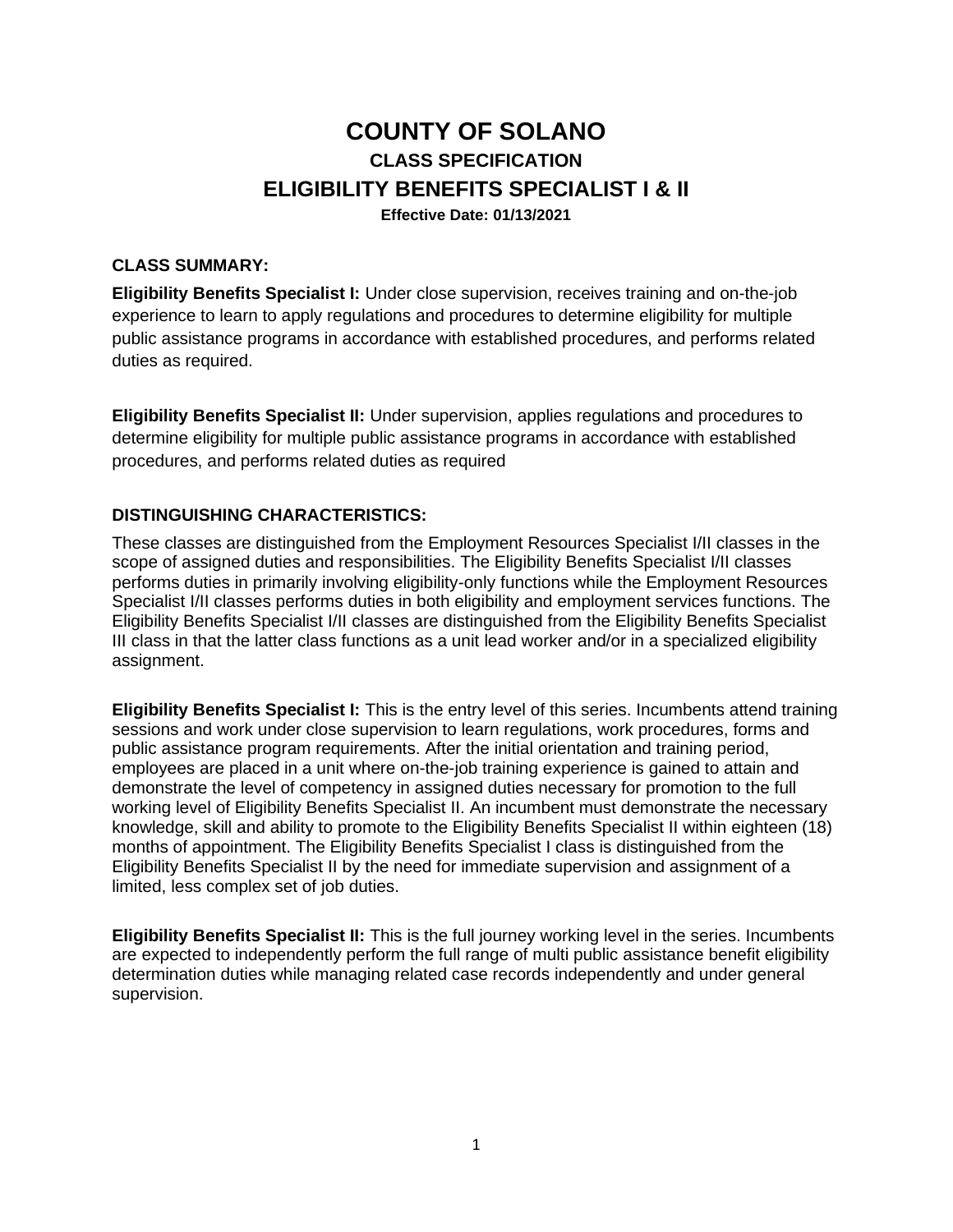### **SUPERVISION RECEIVED AND EXERCISED:**

- Supervision is provided by the supervisor of the work unit. **AND**
- No supervision is exercised over others.

**ESSENTIAL DUTIES:** This class specification represents the core area of responsibilities; specific position assignments will vary depending on the needs of the department.

- Interviews clients to assist them in the completion of application and declaration forms upon which eligibility decisions are based; elicits information from clients on parental status, income, property (real and personal), financial obligations, medical condition, and other resources.
- Interprets and explains regulations, rules, and policies to clients; apprises clients of their rights, responsibilities and eligibility for program participation.
- Reviews application documents for completeness and consistency; requests clients provide additional information and documents to resolve discrepancies in applications; initiates requests for information related to eligibility determinations from outside sources such as banks, insurance companies, other public agencies and county departments; evaluates all information obtained against complex, multiple aid program regulations to assess initial eligibility for public assistance.
- Establishes client household budget based on type of assistance; computes amount of grant authorized and performs other required calculations based on established procedures.
- Handles crisis situations by authorizing benefits within specific guidelines or makes appropriate referrals to other staff and community resources for immediate services and assistance.
- Assists client with need for other services and refers client to other community resources for other assistance.
- Identifies and refers clients in need of other social behavioral, employment, mental health, substance abuse, or other services to other department staff or community resources.
- Analyzes changes in financial, employment, family, and personal information to determine and authorize continuing eligibility for multiple aid programs.
- Inputs necessary information into automated systems; organizes caseload and takes required action with specific time limits established by regulation and local policy.
- Maintains case record files, modifies employment plan and eligibility files as necessary, and monitors client compliance with program standards and agreements.
- Consults with and coordinates case management with other staff and service providers.
- Identifies suspected fraud and makes referrals to investigation.
- Identifies need for and arranges for client work registration and other basic employment activities required as a condition for receipt of public assistance benefits.
- Performs other duties of a similar nature or level as assigned.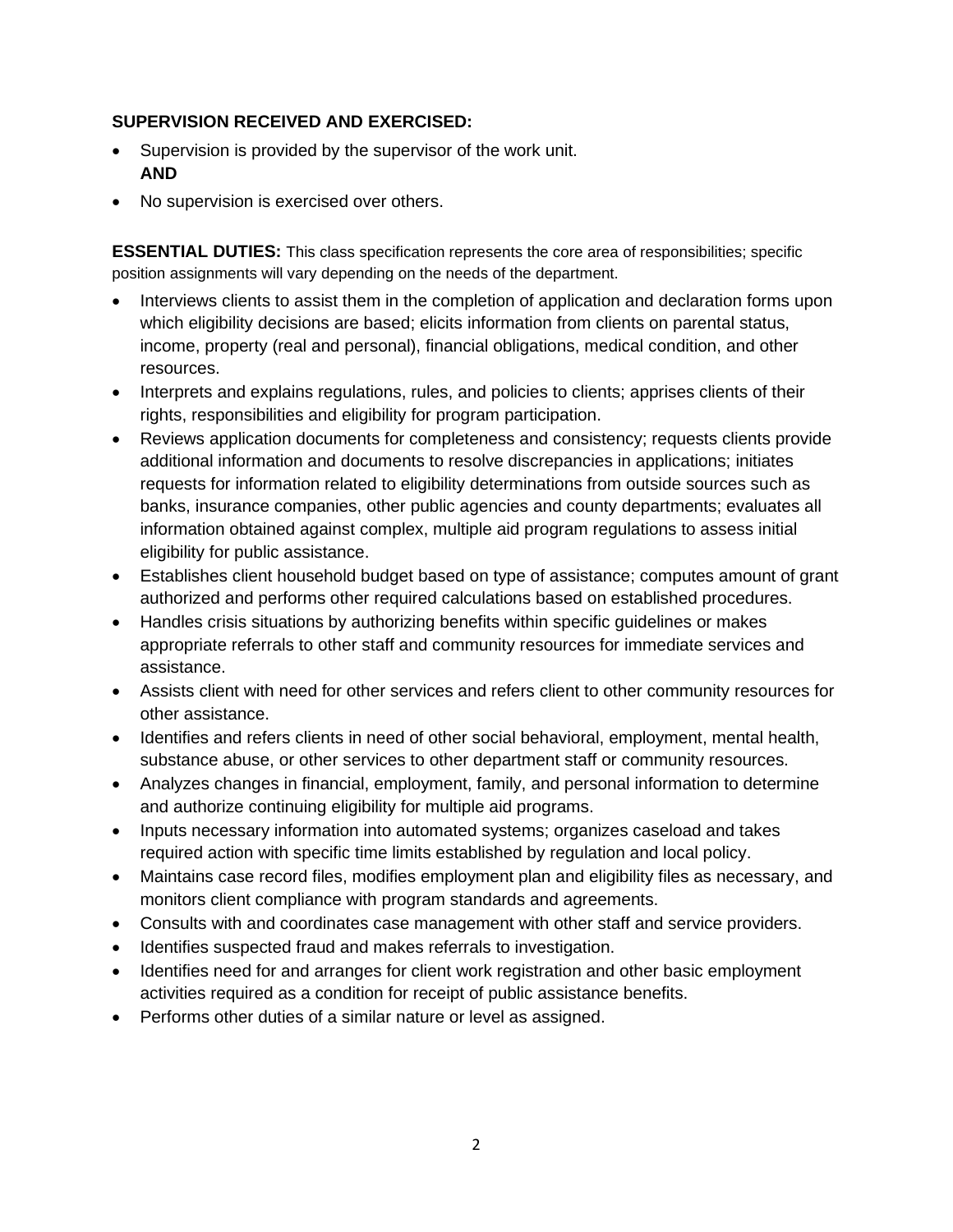## **EDUCATION AND EXPERIENCE:**

## **Eligibility Benefits Specialist I:**

**Education:** High School Diploma, GED, or equivalent;

#### **AND**

**Experience:** One (1) year of full-time experience in public contact work which has included interviewing the public and/or clients and explaining rules and regulations. (Typical experience may be gained by processing claims for financial assistance, loans, unemployment insurance, veterans' benefits, health benefits, or other benefits where knowledge of a variety of rules and regulations are required.)

#### **OR**

Two (2) years of full-time clerical experience, which included substantial public contact for the purposes of gathering, explaining or clarifying information.

#### **OR**

Completion of 60 semester or 90 quarter units from an accredited college or university preferably in general education, business, finance, social science, or closely related field may be substituted for the required experience.

#### **Eligibility Benefits Specialist II:**

Six (6) months of experience performing duties equivalent to an Eligibility Benefits Specialist I (Eligibility Worker I) in a California County Department of Social Services, or 13 full pay periods as an Eligibility Benefits Specialist I with Solano County. The experience must have been within the last two (2) years.

# **LICENSING, CERTIFICATION AND REGISTRATION REQUIREMENTS**:

• Applicants are required to possess a valid California Driver's License, Class C. **Note:** The driver's license must be kept current while employed in this class.

# **REQUIRED KNOWLEDGE, SKILLS AND ABILITIES:**

#### **Eligibility Benefits Specialist I**

**Knowledge of:** Techniques for interviewing and gathering information from a varied population; mathematics sufficient to interpret client income and expense information to calculate benefits within program requirements; standard office practices and procedures, including operation of standard and automated office equipment; record keeping principles and practices; techniques for dealing with a variety of individuals from various socio-economic, ethnic and cultural backgrounds; and basic computer applications related to the work.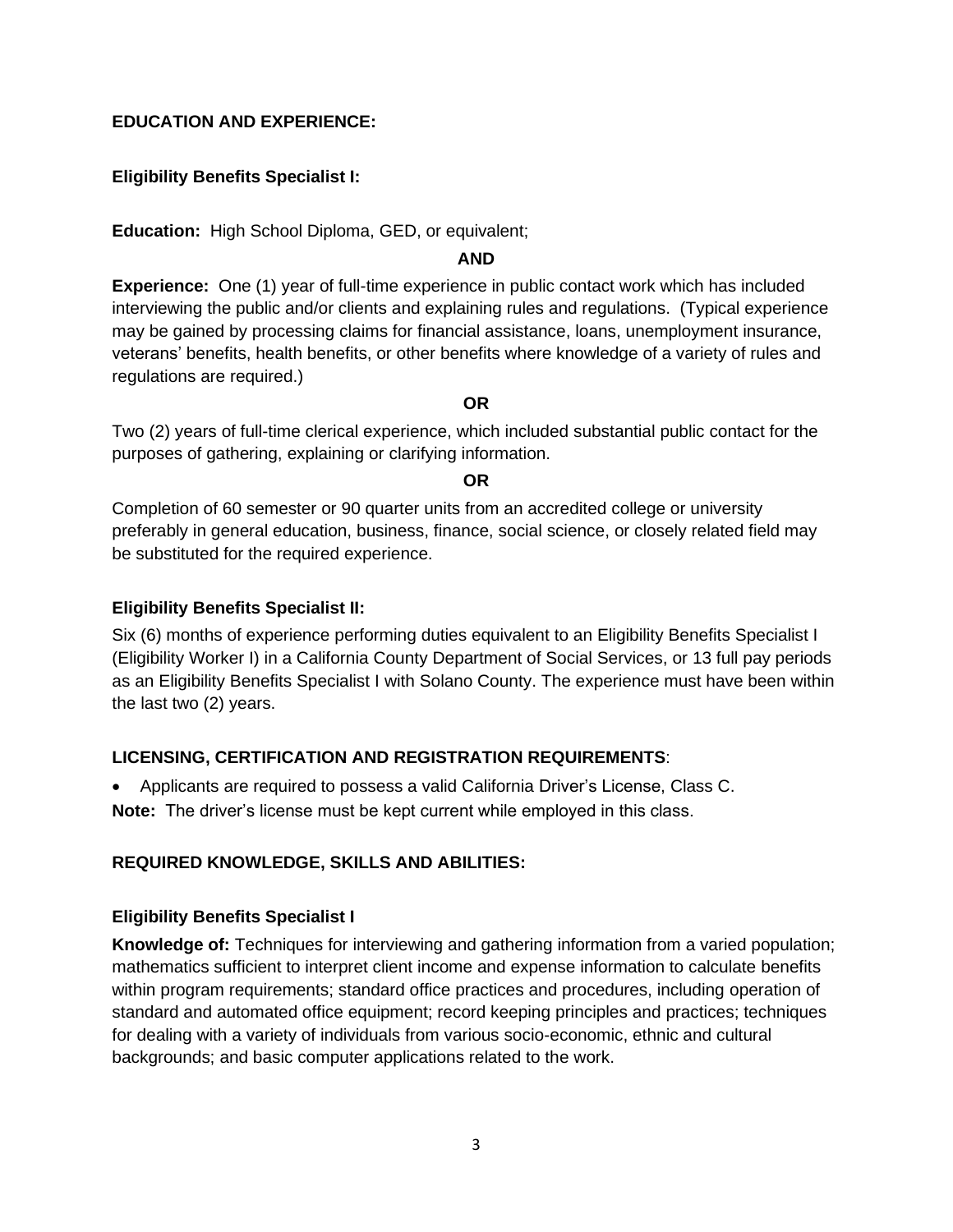**Skill and/or Ability to:** Interpret narrative information from tables and forms; perform calculations and computations; communicate effectively in oral and written form; communicate effectively and professionally with people of diverse socio-economic backgrounds and cultures; communicate with hostile and emotionally upset clients.

# **Eligibility Benefits Specialist II**

**Knowledge of:** All of the above, and basic eligibility requirements for public assistance programs administered by the agency; specific computer coding, input and interpretation of data related to eligibility programs.

**Skill and/or Ability to:** All of the above, and read and understand complex social services regulations and procedures; apply and explain complex regulations and procedures; route clients to other needed services; the social services programs and community resource provided by the County; communicate clear and accurate information regarding clients to other staff; interpret and explain complex rules, regulations, procedures and technical information; establish, maintain, research, and verify client information and computer produced client data and files; interview and obtain accurate information from a diverse client population; interpret financial information and make accurate arithmetic calculations; prepare clear and accurate notes, reports, correspondence and other written materials; use automated technology to maintain records and files; resolve client problems within procedural guidelines; deal with a variety of individuals from various socio-economic, ethnic and cultural backgrounds, often under adverse and high stress situations.

# **PHYSICAL REQUIREMENTS:**

- Mobility and Dexterity: This class typically requires employees to perform the following: stooping, kneeling, reaching, occasional standing, occasional walking, pushing, pulling, fingering, grasping, feeling (i.e. sense of touch), and repetitive motion.
- Lifting, Carrying, Pushing and Pulling: Employees in this class will be exerting up to 20 pounds of force occasionally and/or up to 10 pounds of force frequently, and/or a negligible amount of force constantly to move objects.
- Vision: This class typically requires employees to have close visual acuity, with or without correction, to prepare and analyze data and figures, transcribe, view a computer terminal, read, etc. This class requires employees to have depth perception in order to operate a motor vehicle.
- Hearing/Talking: This class typically requires employees to perceive the nature of sounds at normal speaking levels with or without correction, and have the ability to receive detailed information through oral communication. Employees in this class are also required to be able to communicate to express or exchange ideas.

# **WORKING CONDITIONS:**

• Office Work: Employees in this class will most often be working in an office setting and includes continuous contact with staff and the public; may be required to enter private homes to make family home visits for purpose of investigation.